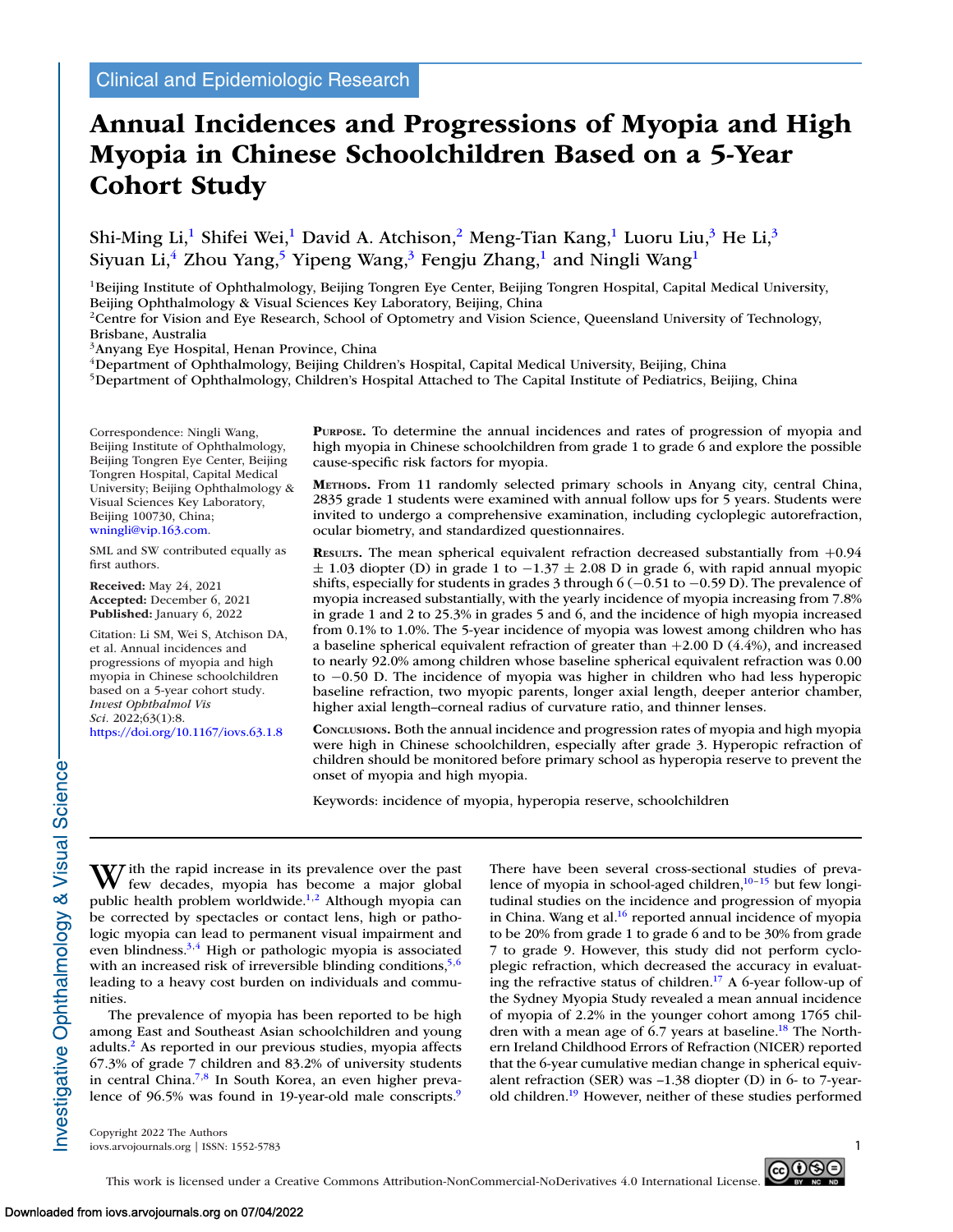annual follow-up testing, resulting in a lack of annual refraction changes for primary school students.

Longitudinal studies can assess the progression of myopia, its risk factors and impacts, and the likelihood of myopia and high myopia. These findings would be helpful to target the appropriate period for the prevention and treatment of myopia.<sup>20</sup> Consistent with the Collaborative Longitudinal Evaluation of Ethnicity and Refractive Error (CLEERE) study, Jones-Jordan et al. $^{21}$  found that the risk for myopia onset was associated with parental myopia. In the Singapore Cohort Study of the Risk Factors of Myopia (SCORM), Saw et al[.22](#page-7-0) found that children with greater axial lengths (ALs) and vitreous chamber depths and thinner lenses had higher incidence rates of myopia. As several studies have reported that myopic children with younger age show significantly faster myopic progression and are more likely to progress to high or pathologic myopia, $2^{3-25}$  it is important to conduct a large-scale study of refractive errors to predict the onset of myopia in school-aged Chinese children.

Accordingly, the purpose of this study was to investigate the annual incidence and progression rates of myopia and to explore the possible cause-specific risk factors of myopia in a large-scale school-based cohort in central China. Students were examined and followed annually for 5 years from grade 1 until grade 6.

## **METHODS**

# **Study Design and Sample**

The Anyang Childhood Eye Study (ACES) was a schoolbased cohort study aiming to determine the annual rate of incidence, progression, and risk factors for myopia among Chinese children in urban areas of Anyang city, central China. The study methodologies have been reported in detail previously[.7](#page-6-0) In brief, we recruited 3112 grade 1 students from 11 randomly selected primary schools from February to May 2012; 2893 (93%) students were examined. They were followed annually for 5 years in February to May.

All children gave their written informed consent form signed by their parents or guardians, as well as verbal assent from each child. The study adhered to the tenets of the Declaration of Helsinki. Ethics committee approval was obtained from the Institutional Review Board of Beijing Tongren Hospital, Capital Medical University.

# **Procedures**

Students who enrolled in the ACES underwent a comprehensive, standardized examination at both baseline and followup. After corneal anesthesia with 1 drop of topical anesthetic agent (Alcaine; Alcon, Fort Worth, TX), cycloplegia was induced by two drops of 1% cyclopentolate (Alcon) and 1 drop of tropicamide (Mydrin P; Santen, Osaka, Japan) with an interval of 5 minutes between drops. Thirty minutes after tropicamide, cycloplegia was considered adequate if the pupillary light reflex was absent or pupil size was more than 6.0 mm. Otherwise, a third drop of cyclopentolate was administered. Cycloplegic refraction was measured for three repeated measurements by an autorefractor (HRK7000 A, Huvitz, Gunpo, South Korea). Ocular biometric components, including AL, lens thickness, and anterior chamber depth (ACD), were measured by the Lenstar LS900 (Haag-Streit, Koeniz, Switzerland) for five repeated measurements with average data used for analysis. $^{26}$ 

An interviewer-administered questionnaire was filled by parents. Information requested included parental myopia, age of myopia onset (if applicable), and time outdoors and near work activities (hours per day) of children after school hours[.27–29](#page-7-0)

### **Definitions**

SER was defined as the sum of spherical power and half of the cylinder. Myopia was defined as a SER of –0.5 D or less, hyperopia as a SER of +0.5 D or greater, and emmetropia as a SER between –0.5 D and 0.5 D. High myopia was defined as a SER of –6.00 D or less. The annual incidence rate of myopia was defined as the proportion of subjects who were not myopic in the preceding year and who subsequently developed myopia during the follow-up.<sup>16</sup> The annual progression of myopia was defined as the change in cycloplegic SER between the measurements acquired in the previous year and the measurements taken during the annual follow-up period. The anterior corneal radius of curvature (CR, in mm) was defined as the average of the greatest and least anterior corneal radii of curvature. The AL/CR ratio was defined as the AL divided by the CR.

## **Statistical Methods**

All examination data were entered independently twice into a database using Epidata software 3.1 (The Epidata Association, Odense, Denmark) by two trained data entry clerks. All analyses were conducted using SPSS software (Version 20.0; SPSS, Inc., Chicago, IL). All data were presented as mean  $\pm$  standard deviation or percentages. Only right eyes were included for data analyses, because the cycloplegic SER for the right and left eyes were highly correlated at baseline (Spearman correlation coefficient  $= 0.838$ ). Independent t-tests and analyses of variance were used to compare normally continuous data as appropriate and the  $\chi^2$  test was used for the categorized data. Multivariate logistic regression models were performed to explore factors associated with incident myopia, using individual incident myopia as the dependent variable and various baseline characteristics as covariates and adjusting for age and gender where appropriate. To investigate the predictive ability of risk factors for incident myopia, receiver-operating characteristic curves were plotted to calculate area under the curve. The hazard ratios of having myopia for children with different hyperopic refractions were analyzed by taking those with a baseline SER of more than  $+2.00$  D as a reference group. A twosided *P* value of less than 0.05 was considered statistically significant.

### **RESULTS**

At baseline, 3112 students in grade 1 in school year 2012 were eligible to participate in the ACES, of whom 2835 (91.1%) had complete cycloplegic refraction measurement. Baseline demographic and ocular biometry parameters are included in [Table 1.](#page-2-0) The mean age of the 2835 children was  $7.2 \pm 0.3$  years, with 57.9% boys. Students were followed annually for 5 years (until 2017), at which time graduation of all children occurred. A total of 2553 children (90.1%) were reexamined in the first follow-up visit, 2533 (89.3%) in the second follow-up visit, 2479 (87.4%) in the third followup visit, 2362 (83.3%) in the fourth follow-up visit, and 2048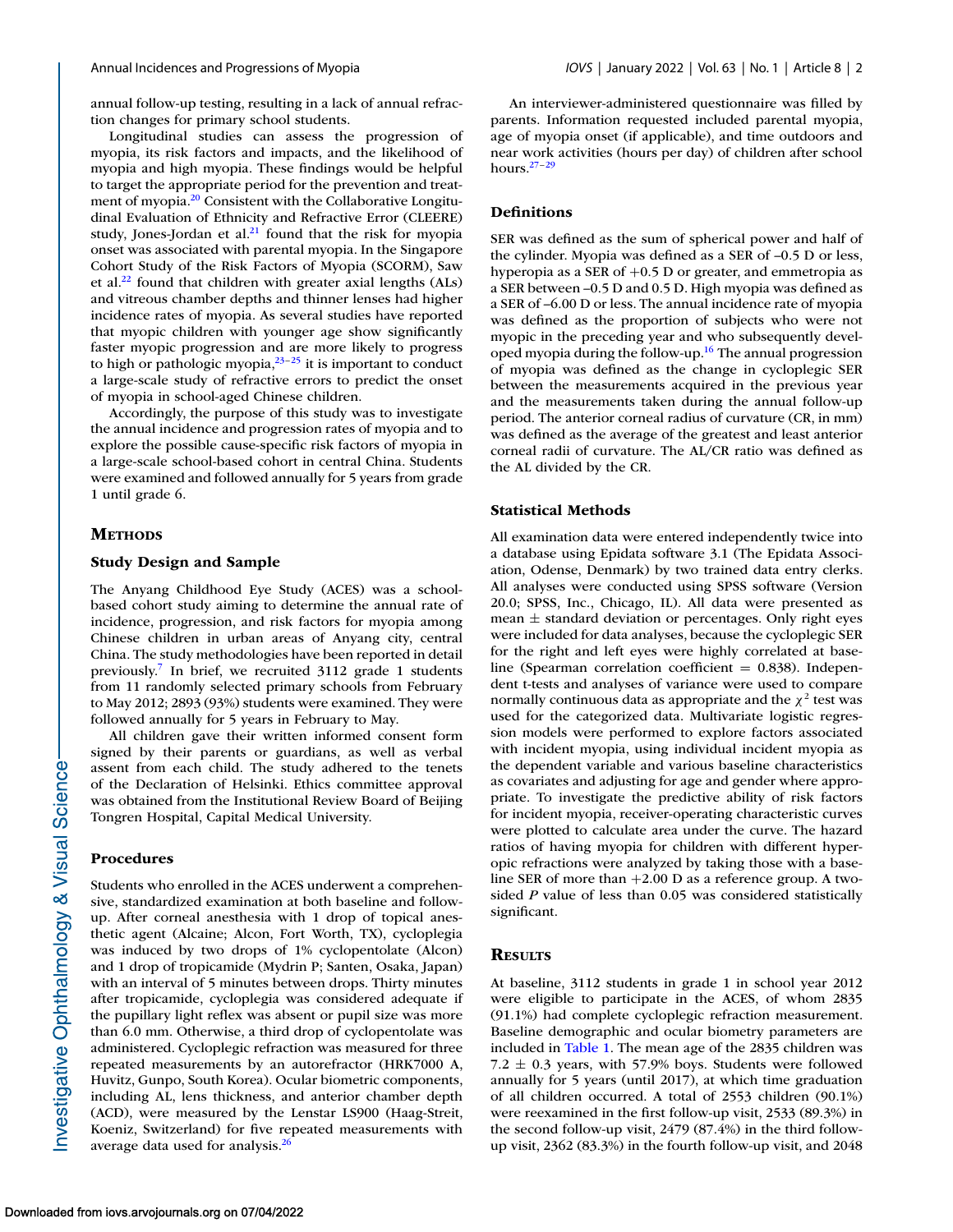<span id="page-2-0"></span>**TABLE 1.** Baseline Characteristics of the 2835 Participants

| Variable                | All $(n = 2835)$ | Boys $(n = 1641)$ | Girls ( $n = 1194$ ) | P Value |
|-------------------------|------------------|-------------------|----------------------|---------|
| Age, mean $(SD)$ , y    | 7.15(0.28)       | 7.17(0.41)        | 7.13(0.38)           | .003    |
| SE, mean (SD), D        | 0.94(1.03)       | 0.91(0.99)        | 0.98(1.09)           | .094    |
| AL, mean (SD), mm       | 22.72(0.76)      | 22.95(0.70)       | 22.39(0.71)          | < .001  |
| ACD, mean (SD), mm      | 2.89(0.24)       | 2.94(0.23)        | 2.83(0.24)           | < .001  |
| $LT$ , mean $(SD)$ , mm | 3.61(0.19)       | 3.60(0.18)        | 3.64(0.20)           | < .001  |
| CR, mean (SD), mm       | 7.79(0.25)       | 7.86(0.25)        | 7.71(0.24)           | < .001  |
| $AL/CR$ , mean $(SD)$ , | 2.92(0.07)       | 2.92(0.07)        | 2.91(0.08)           | < .001  |
| Height, mean (SD), cm   | 123.54 (5.30)    | 124.20 (5.12)     | 122.64 (5.41)        | < .001  |
| Weight, mean (SD), kg   | 24.64 (4.81)     | 25.27 (4.90)      | 23.78 (4.54)         | $-.001$ |
| Parental Myopia $n$ (%) |                  |                   |                      | .062    |
| None                    | 1874 (66.1)      | 1106 (67.4)       | 768 (64.3)           |         |
| <b>One</b>              | 754 (26.6)       | 430(26.2)         | 324(27.1)            |         |
| Both                    | 207(7.3)         | 105(6.4)          | 102(8.5)             |         |

LT, lens thickness; SD, standard deviation; SE, spherical equivalent.

*P* value shows the comparisons between boys and girls.



**FIGURE 1.** SER during primary school grades 1 through 6. Error bars indicate standard deviations. The data for boys and girls have been shifted horizontally to improve legibility.

(72.2%) in the fifth follow-up visit. There were no significant differences for all these demographic parameters between the follow-up subjects who had completed 6 years followup, and the dropout subjects who had not completed 6 years of follow-up.

Figure 1 shows mean SERs for each school year. The mean SER decreased substantially from  $0.94 \pm 1.03$  D in grade 1 to  $-1.37 \pm 2.08$  D in grade 6, with considerable annual myopic shifts for grades 3 and  $4 (-0.59 \text{ D})$ , grades 4 and  $5 (-0.51 \text{ D})$ , and grades 5 and 6 (−0.56 D) [\(Table 2\)](#page-3-0). Girls had greater annual myopic shifts than boys (*P* < 0.001) for the third and succeeding follow-up visits. Myopes had greater annual myopic shifts than nonmyopes (*P* < 0.001) for the follow-up visits [\(Table 2\)](#page-3-0).

From 2012 to 2017, the prevalence of myopia increased from 6.6% (95% CI, 5.6%–7.5%) in grade 1 to 61.5% (59.4%– 63.6%) in grade 6 [\(Table 3\)](#page-3-0). The prevalence of myopia among boys and girls increased from 6.9% (5.7%–8.2%) and 6.0% (4.7%–7.4%), respectively, in grade 1, to 56.1% (53.2%– 59.0%) and 67.9% (64.9%–70.9%), respectively, in grade 6. Girls had higher prevalence than boys of hyperopia in grade 1, but higher prevalence than boys of myopia in grades 2 through 6.

[Table 4](#page-4-0) shows the annual incidence of myopia and high myopia by gender. These increased with higher grade: from 7.8% (95% confidence interval [CI], 6.8%–8.9%) in grades 1 and 2 to 13.9 (12.4%–15.3%) in grades 2 and 3, 18.6 (16.9%– 20.4%) in grades 3 and 4, 20.6 (18.5%–22.7%) in grades 4 and 5, and 25.3% (22.7%–27.9%) in grades 5 and 6. The annual incidence for high myopia was no more than 1% for the primary school students.

[Figure 2](#page-4-0) shows the 5-year cumulative incidence of myopia. The more hyperopic at baseline, that is, a greater "hyperopia reserve," the less likely myopia was to develop. Incidence rate of myopia was lowest among children whose had a baseline SER of more than  $+2.00$  D (4.4%; 95% CI, 0.9%–7.9%), and increased to nearly 50% among children whose baseline SER was  $+1.50$  to greater than  $+1.00$  D (49.3%, 44.9%–53.7%). Of those children with a baseline SER of 0.00 to –0.50 D, 92.0% (86.3%–97.8%) progressed to myopia.

[Figure 3](#page-4-0) shows survival probability curves by baseline SER as a function of risk group. As refraction became less hyoperopic, the survival functions became increasingly steep. Taking children with a baseline SER of greater than  $+2.00$  D as a reference group, children with different baseline SERs had increased hazard ratios for becoming myopia by the end of the cohort as follows: +2.00 to greater than  $+1.50$  D, 6.2 (95% CI, 1.9-20.5;  $P = 0.003$ );  $+1.50$  to greater than +1.00 D, 16.8 (5.4–52.7; *P* < 0.001); +1.00 to greater than +0.50 D, 37.5 (12.1–117.2; *P* < 0.001); +0.50 to greater than +0.00 D, 77.4 (24.7–242.9; *P* < 0.001); and +0.00 to greater than −0.50 D, 175.7 (54.7–564.5; *P* < 0.001).

[Table 5](#page-5-0) shows the 5-year cumulative incidence rates of myopia varied according to different baseline demographic and ocular biometry parameters in nonmyopic students. Girls had significantly greater odds for cumulative incidence of myopia (odds ratio [OR], 1.7; 95% CI, 1.4–2.1) than boys  $(P < 0.001)$ . Compared with children without a myopic parent, the ORs for cumulative incidences of myopia were 1.6 (95% CI, 1.3–2.0; *P* < 0.001) for children with one myopic parent and 2.9 (95% CI, 1.8–4.6; *P* < 0.001) with two myopic parents. In our multivariate logistic regression analysis controlling for age, gender, myopic parents, time outdoors, near work, higher AL/CRs, longer ALs, deeper anterior chambers, lens thickness, and corneal curvature of radius, the following were associated with higher risk of cumulative incidence of myopia: female gender (OR, 3.1; 95% CI, 2.3–4.3; *P* < 0.001), more myopic parents (OR, 1.4;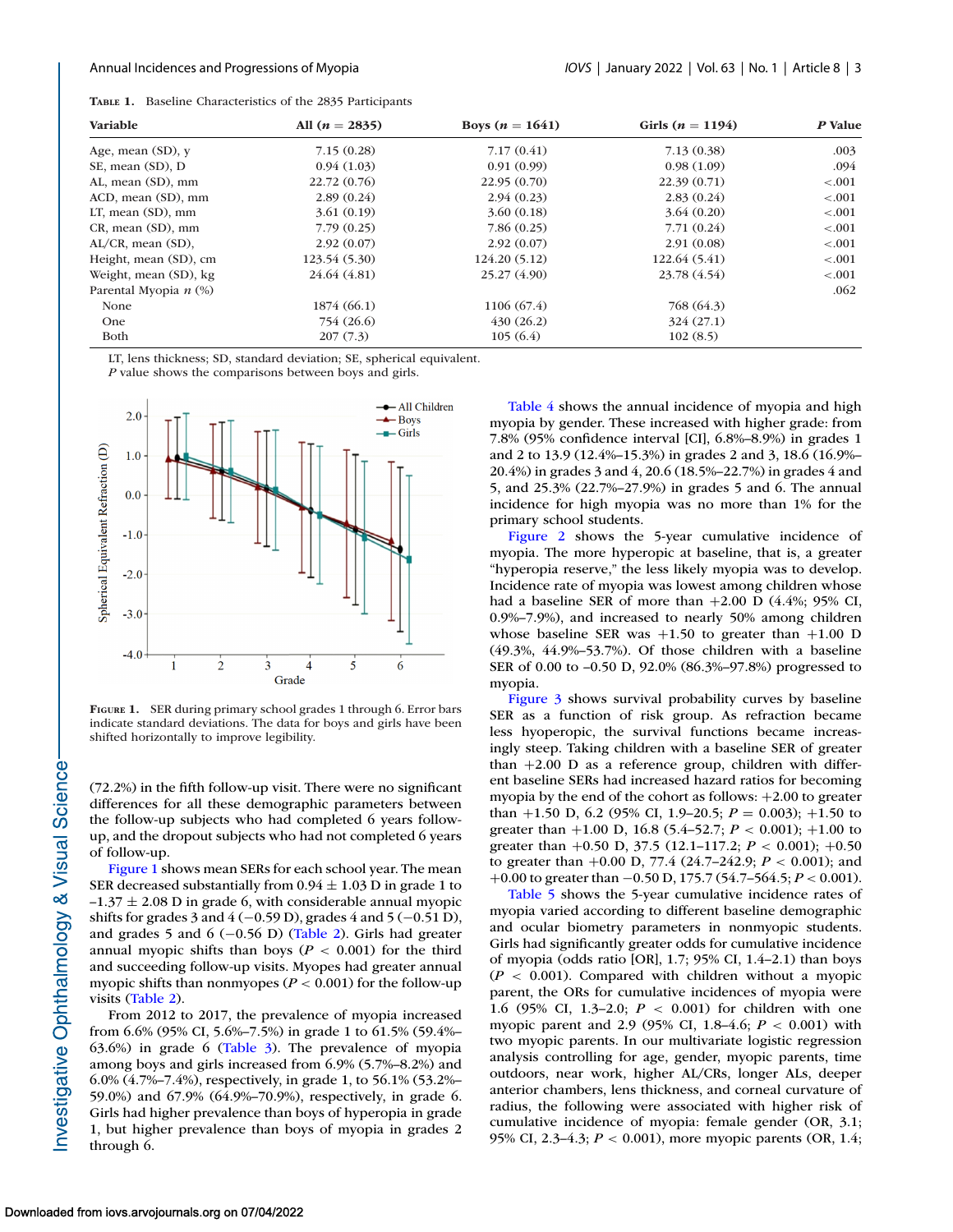<span id="page-3-0"></span>

|  |  | TABLE 2. Annual Change of SER in Primary School Students |  |  |  |  |
|--|--|----------------------------------------------------------|--|--|--|--|
|--|--|----------------------------------------------------------|--|--|--|--|

**Annual Change of SER (D), Mean (Standard Deviation)**

| Variable    | All                           | <b>Myopes</b>                 | <b>Nonmyopes</b>              |
|-------------|-------------------------------|-------------------------------|-------------------------------|
| All         |                               |                               |                               |
| $1-2$ y     | $-0.33(-0.35, -0.30)$         | $-0.69(-0.85, -0.53)$         | $-0.30$ ( $-0.32$ , $-0.28$ ) |
| $2 - 3y$    | $-0.45(-0.47, -0.43)$         | $-0.90(-0.98, -0.83)$         | $-0.38$ ( $-0.40, -0.36$ )    |
| $3-4y$      | $-0.59(-0.61, -0.57)$         | $-0.97(-1.00, -0.93)$         | $-0.47(-0.50, -0.45)$         |
| $4-5y$      | $-0.51(-0.54, -0.49)$         | $-0.76(-0.80,-0.73)$          | $-0.37$ ( $-0.39$ , $-0.34$ ) |
| $5-6y$      | $-0.56(-0.59, -0.54)$         | $-0.73(-0.77, -0.70)$         | $-0.41(-0.44, -0.38)$         |
| <b>Boys</b> |                               |                               |                               |
| $1-2y$      | $-0.29(-0.32, -0.26)$         | $-0.60(-0.82, -0.39)$         | $-0.27$ ( $-0.30$ , $-0.24$ ) |
| $2 - 3y$    | $-0.43(-0.46, -0.40)$         | $-0.86(-0.98, -0.74)$         | $-0.37(-0.39, -0.34)$         |
| $3-4y$      | $-0.54(-0.57, -0.52)$         | $-0.92$ ( $-0.97, -0.87$ )    | $-0.43(-0.45, -0.40)$         |
| $4-5y$      | $-0.45$ ( $-0.48$ , $-0.42$ ) | $-0.73(-0.78, -0.68)$         | $-0.30$ ( $-0.33$ , $-0.27$ ) |
| $5-6y$      | $-0.50$ ( $-0.53$ , $-0.47$ ) | $-0.70$ ( $-0.75$ , $-0.66$ ) | $-0.34(-0.38,-0.29)$          |
| Girls       |                               |                               |                               |
| $1-2y$      | $-0.37(-0.41,-0.33)$          | $-0.83(-1.07,-0.59)$          | $-0.35(-0.38, -0.31)$         |
| $2 - 3y$    | $-0.48(-0.51, -0.44)$         | $-0.96(-1.05, -0.86)$         | $-0.40$ ( $-0.44$ , $-0.36$ ) |
| $3-4y$      | $-0.66(-0.69, -0.62)$         | $-1.02$ ( $-1.07$ , $-0.96$ ) | $-0.54(-0.57, -0.50)$         |
| $4-5y$      | $-0.60$ ( $-0.63$ , $-0.57$ ) | $-0.80$ ( $-0.85$ , $-0.75$ ) | $-0.47$ ( $-0.50$ , $-0.43$ ) |
| $5-6y$      | $-0.64(-0.68, -0.61)$         | $-0.76(-0.82, -0.71)$         | $-0.51(-0.57, -0.46)$         |

**TABLE 3.** Prevalence of Myopia in Primary School Students

**Prevalence, % (95% CI)**

| Variable   | All                 | <b>Boys</b>         | Girls               | P Value |
|------------|---------------------|---------------------|---------------------|---------|
| Year level |                     |                     |                     |         |
| 1 y        | $6.6(5.6 - 7.5)$    | $6.9(5.7-8.2)$      | 6.0(4.7–7.4)        | .596    |
| 2 y        | $13.7(12.4-15.0)$   | $13.4(11.7-15.1)$   | $14.1(12.1-16.1)$   | .827    |
| 3y         | $25.2(23.6-26.8)$   | $24.2(22.0-26.3)$   | $26.5(24.0-29.0)$   | .073    |
| 4 y        | 38.2 (36.4–40.1)    | $35.7(33.3-38.1)$   | $41.5(38.6 - 44.3)$ | .003    |
| 5 y        | $50.2(48.2 - 52.1)$ | $46.2(43.6 - 48.8)$ | 55.3 (52.4–58.3)    | $-.001$ |
| 6 y        | $61.5(59.4-63.6)$   | $56.1(53.2 - 59.0)$ | $67.9(64.9 - 70.9)$ | $-.001$ |

*P* values were used to compare the prevalence of myopia for boys and girls.

95% CI, 1.1–1.8; *P* = 0.004), higher AL/CRs (OR, 2.3; 95% CI, 1.8–2.9; *P* < 0.001), longer ALs (OR, 1.7; 95% CI, 1.3– 2.4;  $P = 0.001$ ), and deeper anterior chambers (OR, 1.3; 95%) CI, 1.02–1.5;  $P = 0.035$ ). The following were not associated with cumulative incidence of myopia: age  $(P = 0.57)$ , time outdoors ( $P = 0.56$ ), near work ( $P = 0.48$ ), lens thickness ( $P$  $= 0.27$ , or CR ( $P = 0.23$ ).

[Figure 4](#page-5-0) shows the receiver operating curve from univariate logistic regressions. The strongest single predictor of incident myopia was baseline SER with an area under the curve of 0.82 (95% CI, 0.80–0.84), followed by AL/CR (0.72; 0.70–0.75) and ACD (0.64; 0.61–0.67). The single factors of gender, parental myopia, AL, CR, and lens thickness had an area under the curve of less than 0.60. Slight improvements in prediction were provided by the model combining baseline SER, gender, and parental myopia (0.84; 0.82–0.85); the addition of AL/CR and ACD made no improvement.

# **DISCUSSION**

The mean SER decreased from  $0.94 \pm 1.03$  D among students in grade 1 to  $-1.37 \pm 2.08$  D in grade 6, with rapid annual myopic shifts in grades 3 and  $4$  (−0.59 D), in grades 4 and 5 (−0.51 D), and in grades 5 and 6 (−0.56 D). The yearly incidence rates of myopia increased from 7.8% in the first year (grades 1–2) to 25.3% in the fifth year (grades 5–6). The incidence rates were higher in children who had less

baseline refractions, two myopic parents, longer AL, deeper anterior chambers, higher AL/CR ratios, and thinner lenses.

Epidemiological studies reporting similar issues among primary school students with annual changes are lacking, with the exception of one in Guangzhou, China[.16](#page-6-0) As acknowledged by its authors, that study overestimated myopia owing to the use of noncycloplegic autorefraction.<sup>16</sup> Our study demonstrated the mean annual rates of change in SER were more than −0.50 D per year after grade 3, with the fastest change of −0.59 D in the third year (grades 3–4). Consistent with the CLEERE,  $30$  we found that annual progression was faster than for boys. Therefore, it is highly important to implement interventions on preventing the development of myopia among primary school students, especially for students before grade 3. The low development of myopia in the first 2 to 3 years of primary schools indicates that there is a 3-year window to apply school-based measures to slow the onset of myopia before large numbers of children become myopic.

In another follow-up study conducted in Western China, the mean progression of myopia was −2.21 D over 5 years with an annual myopia progression rate of  $-0.43 \text{ D}$ ,<sup>31</sup> which was similar to the mean progression of −0.46 D in our study. In Shanghai children, the average 2-year myopia progression rates were much higher at −0.91 D for grade 1, −0.91 D for grade 2, and −1.11 D for grade  $3^{32}$  Two studies from about 20 years ago found lower annual myopia progression rate than ours: a study in Shunyi District (−0.17 D per year in children aged 5–13 years)<sup>[33](#page-7-0)</sup> and a Hong Kong study (−0.32 D per year in children aged 7–12 years).<sup>34</sup> The higher myopia progression rate in the recent studies may be associated with the development of intensive mass education systems and exposure to rapid urbanization.<sup>35,36</sup>

The mean myopia progression rates in Chinese children were higher than for studies in Australian primary school children  $(-0.16 \text{ D})$ ,<sup>18</sup> white Northern Irish schoolchildren  $(-0.38 \text{ D})$ ,<sup>37</sup> and children from the Collaborative Longitudinal Evaluation of Ethnicity and Refractive Error Study (−0.38 D),<sup>38</sup> but lower than reported in the Singapore Cohort Study of the Risk Factors for Myopia Singapore (−0.80 D in 7-yearolds,  $-0.66$  D in 8-yearolds, and  $-0.57$  D in 9-year-olds).<sup>22</sup>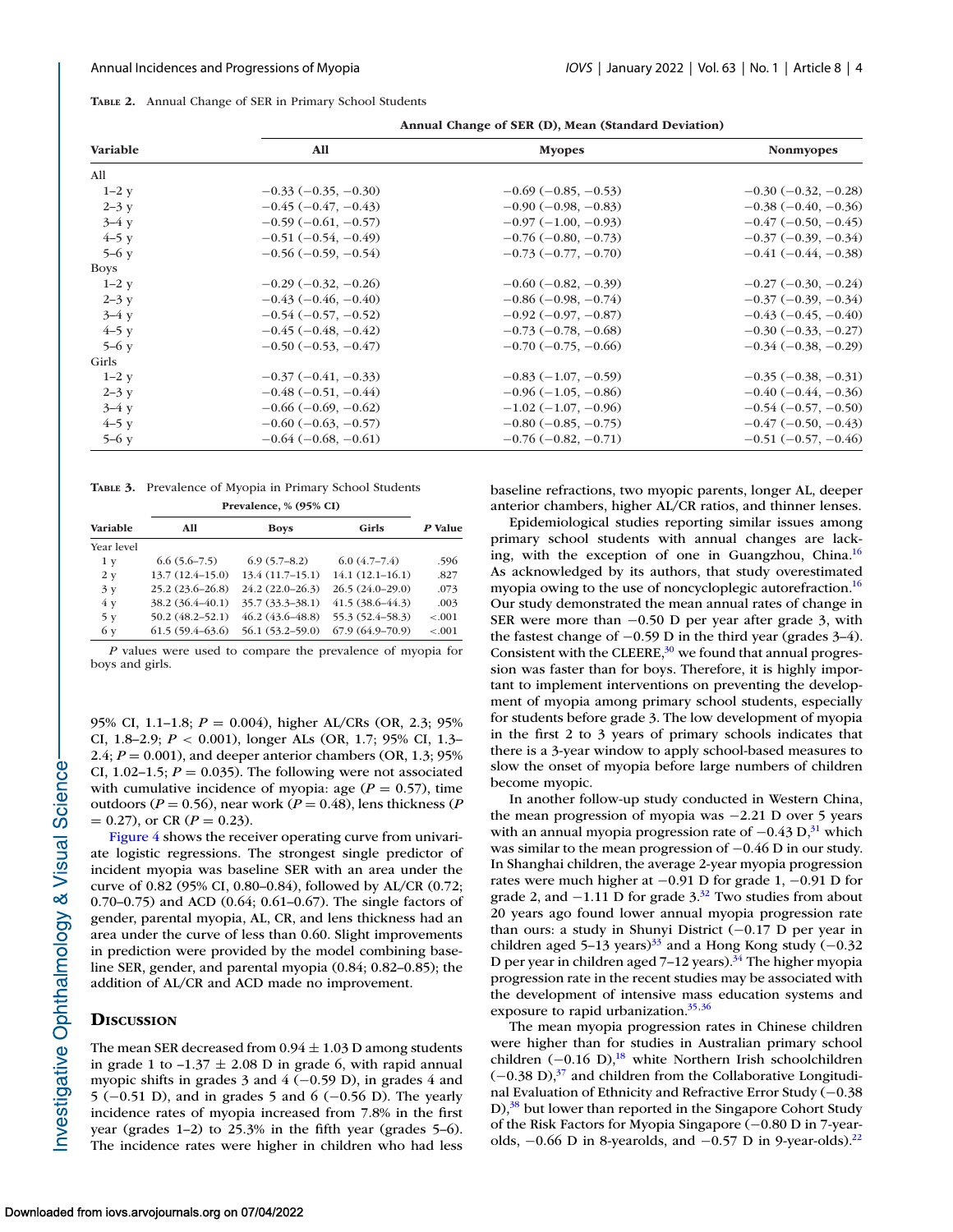<span id="page-4-0"></span>**TABLE 4.** Annual Incidence Rates of Myopia and High Myopia in Primary School Students

|                          |                  | All               |                  | <b>Boys</b>           |                  | Girls               |         |
|--------------------------|------------------|-------------------|------------------|-----------------------|------------------|---------------------|---------|
| Period                   | $\boldsymbol{N}$ | % (95% CI)        | $\boldsymbol{N}$ | % $(95\% \text{ CI})$ | $\boldsymbol{N}$ | % (95% CI)          | P Value |
| Incidence of myopia      |                  |                   |                  |                       |                  |                     |         |
| $1-2y$                   | 187/2385         | 7.8(6.8–8.9)      | 98/1373          | $7.1(5.8-8.5)$        | 89/1012          | $8.8(7.0-10.5)$     | .137    |
| $2 - 3y$                 | 305/2196         | $13.9(12.4-15.3)$ | 169/1264         | $13.3(11.4-15.2)$     | 136/932          | $14.6(12.3-16.9)$   | .383    |
| $3-4y$                   | 351/1884         | $18.6(16.9-20.4)$ | 180/1091         | $16.5(14.3-18.7)$     | 171/793          | $21.6(18.7-24.4)$   | .002    |
| $4-5y$                   | 306/1485         | $20.6(18.5-22.7)$ | 153/862          | $17.7(15.2 - 20.3)$   | 153/623          | $24.6(21.1 - 27.9)$ | .001    |
| $5-6y$                   | 268/1059         | $25.3(22.7-27.9)$ | 127/623          | $20.4(17.2-23.6)$     | 141/436          | $32.3(27.9-36.7)$   | $-.001$ |
| Incidence of High Myopia |                  |                   |                  |                       |                  |                     |         |
| $1-2y$                   | 3/2551           | $0.1(0.0-0.3)$    | $\Omega$         | $0.0(0.0-0.0)$        | 3/1076           | $0.3(0.0-0.6)$      |         |
| $2 - 3y$                 | 3/2529           | $0.1(0.0-0.3)$    | 2/1449           | $0.1(0.0-0.3)$        | 1/1080           | $0.1(0.0-0.3)$      | .999    |
| $3-4y$                   | 9/2473           | $0.4(0.1-0.6)$    | 5/1421           | $0.4(0.1-0.7)$        | 4/1052           | $0.4(0.0-0.8)$      | .999    |
| $4-5y$                   | 16/2349          | $0.7(0.3-1.0)$    | 6/1314           | $0.5(0.1-0.8)$        | 10/1035          | $1.0(0.4-1.6)$      | .136    |
| $5-6y$                   | 20/2028          | $1.0(0.6-1.4)$    | 11/1122          | $1.0(0.4-1.6)$        | 9/906            | $1.0(0.3-1.6)$      | .977    |

P Values were used to compare annual incidence of myopia and high myopia between boys and girls.



**FIGURE 2.** The 5-year cumulative incidence of myopia relative to baseline SER.



**FIGURE 3.** Survival probabilities for remaining nonmyopic by baseline SER. The ratio of the greater than +2.00 D probability to that of any other baseline SER group gives the mean hazard ratio.

Progression rates are higher in East Asia than elsewhere, which is consistent with the higher prevalence of myopia reported in East Asians.

The Guangzhou study reported a high annual myopia incidence of 20.0% to 30.0% throughout primary school.<sup>16</sup> However, in our study, the incidence rate of myopia was only 7.8% in the first year (grades 1–2), and increased to more than 20% in the fourth and fifth years (grades 4–6). Noncycloplegic refraction was used in the Guangzhou study; as mentioned elsewhere in this article, noncycloplegic refraction overestimates the myopic status and hence the rates of myopia. At present, to obtain the prevalence of myopia among children, the China's National Health Commission have carried out the strategy of school screening. However, although the prevalence of myopia will be overestimated, the use of noncycloplegic refraction for school screening is quite appropriate, because it has the desirable property of identifying all myopes. In addition, the survey was conducted in metropolitan Guangzhou, compared with our study in Anyang, where the socioeconomic status is similar to the national average. Studies have suggested that myopia prevalence is associated with socioeconomic status. $36,39$  In the present study, the annual incidence of myopia was similar to those conducted in Chongqing City, $31$  Hong Kong,  $40$ and Singapore, $22$  but higher than in Australia<sup>18</sup> and Northern Ireland.<sup>19</sup> Annual incidence of myopia was 10.6% among Chongqing school-aged children aged 6 to 15 years, $31$  was

Investigative Ophthalmology & Visual Science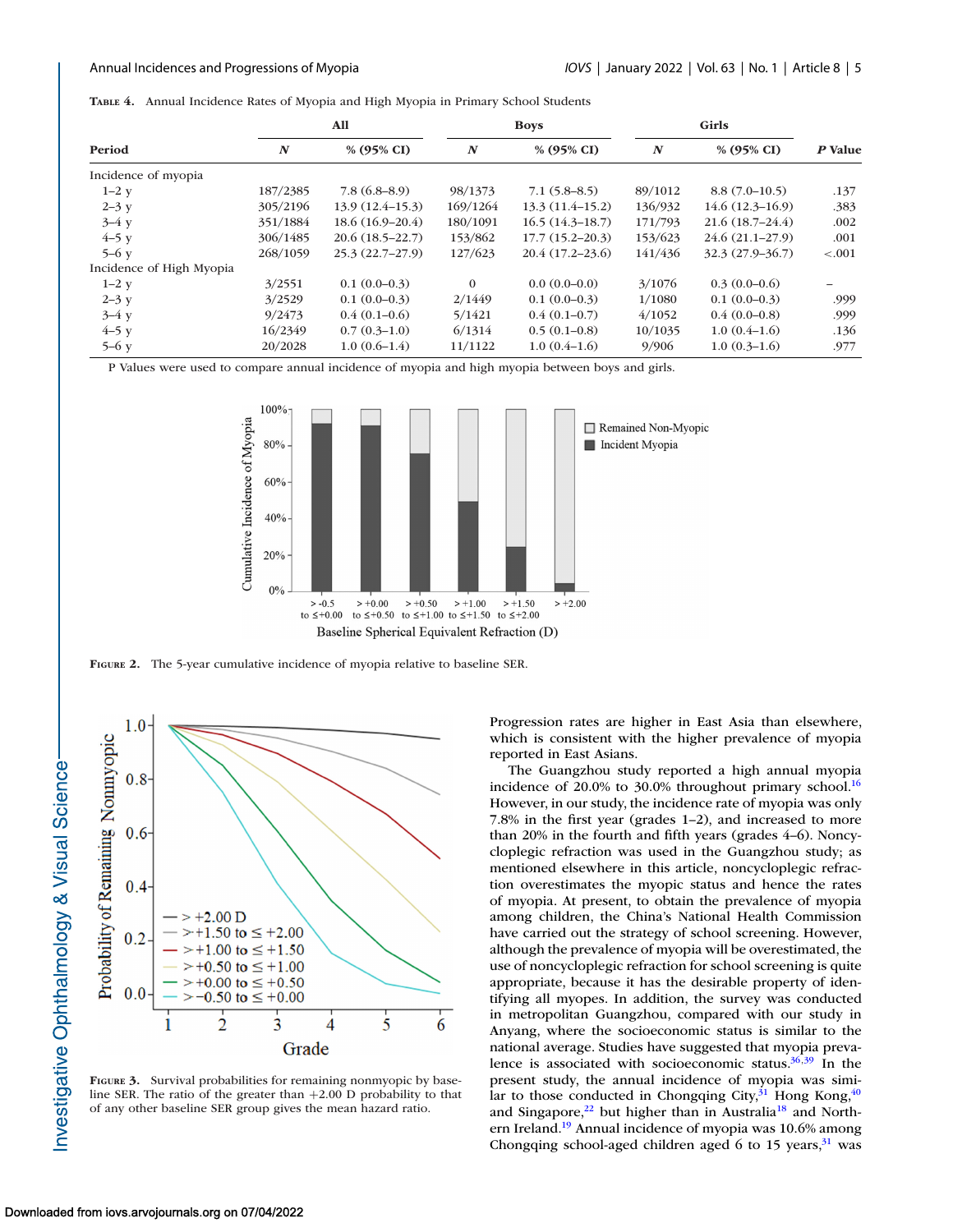<span id="page-5-0"></span>**TABLE 5.** Associations between 5-Year Cumulative Incidence of Myopia and Baseline Demographic and Ocular Biometry Parameters

| <b>Baseline Characteristics</b> | 5-Year Cumulative Incidence, n, % (95% CI) | OR (95% CI)           | P Value |
|---------------------------------|--------------------------------------------|-----------------------|---------|
| <b>Sex</b>                      |                                            |                       |         |
| <b>Boys</b>                     | 530 54.2 (51.1-57.4)                       | Reference             |         |
| Girls                           | 510 66.7 (63.3-70.0)                       | 1.69(1.39, 2.06)      | $-.001$ |
| Parental myopia                 |                                            |                       |         |
| 0 parents                       | 681 55.8 (53.0–58.6)                       | Reference             |         |
| 1 parent                        | 277 66.6 (62.0–71.1)                       | 1.58(1.25, 2.00)      | $-.001$ |
| 2 parents                       | 82 78.1 (70.1-86.1)                        | 2.85(1.76, 4.62)      | $-.001$ |
| SER(D)                          |                                            |                       |         |
| $> +1.50$                       | 55 16.4 (12.4–20.3)                        | Reference             |         |
| $> +1.00$ to $\le +1.50$        | 247 49.3 (44.9-53.7)                       | 5.49 (3.87, 7.73)     | $-.001$ |
| $> +0.50$ to $\le +1.00$        | 425 75.6 (72.1-79.2)                       | 18.99 (13.23, 27.25)  | $-.001$ |
| $> -0.50$ to $< +0.50$          | 313 91.3 (88.2-94.3)                       | 65.79 (40.45, 107.01) | $-.001$ |
| $AL$ (mm)                       |                                            |                       |         |
| First tertile $(<22.36)$        | 285 50.6 (46.5–54.8)                       | Reference             |         |
| Second tertile (22.36-22.97)    | 347 59.4 (55.4–63.4)                       | 1.83(1.42, 2.34)      | < .001  |
| Third tertile $(>22.97)$        | 383 68.3 (64.4–72.1)                       | 3.27(2.49, 4.31)      | $-.001$ |
| $CR$ (mm)                       |                                            |                       |         |
| First tertile $(< 7.69)$        | 371 65.2 (61.3–69.1)                       | Reference             |         |
| Second tertile (7.69-7.90)      | 331 58.1 (54.0-62.1)                       | 0.80(0.63, 1.02)      | .076    |
| Third tertile $($ >7.90)        | 256 55.0 (50.9-59.1)                       | 0.75(0.59, 0.96)      | .024    |
| Lens thickness (mm)             |                                            |                       |         |
| First tertile $(<3.54)$         | 366 68.2 (64.2-72.1)                       | Reference             |         |
| Second tertile (3.54-3.69)      | 346 60.4 (56.4–64.4)                       | 0.71(0.56, 0.92)      | .008    |
| Third tertile $(>3.69)$         | 268 50.0 (45.8–54.2)                       | 0.44(0.34, 0.56)      | $-.001$ |
| $ACD$ (mm)                      |                                            |                       |         |
| First tertile $(<2.78)$         | 251 45.1 (40.9-49.2)                       | Reference             |         |
| Second tertile (2.78-2.97)      | 358 61.1 (57.1-65.1)                       | 2.32(1.81, 2.97)      | $-.001$ |
| Third tertile $(>2.97)$         | 393 72.2 (68.5-76.0)                       | $4.16$ $(3.18, 5.45)$ | $-.001$ |
| AL/CR ratio                     |                                            |                       |         |
| First tertile $(<2.88)$         | 206 36.6 (32.6–40.6)                       | Reference             |         |
| Second tertile (2.88-2.93)      | 343 62.7 (58.6–66.8)                       | 3.24(2.52, 4.17)      | $-.001$ |
| Third tertile $(>\2.93)$        | 466 77.9 (74.6-81.3)                       | 7.52 (5.73, 9.88)     | $-.001$ |

Boldface indicates statistical significance ( $P < 0.05$ ).

ORs for each group were adjusted for potential confounding effects of age and gender.

14.4% among Hong Kong children aged 5 to 16 years, $40$  and was 14.2% among Singaporean children aged 7 to 9 years.<sup>22</sup> However, the annual incidence of myopia was as low as 2.2% for both Australian children with a mean age of  $6.7 \pm 0.4$ years and for Northern Ireland children aged 6 to 7 years.<sup>18,19</sup>

As with previous cohort studies, our findings showed that children who had more hyperopic baseline refractions, described by the term "hyperopia reserve," were less likely to become myopic. $41-43$  Ma et al.<sup>32</sup> found that approximately 9% of grade 1 students in Shanghai with more than 1.0 D hyperopia progressed to myopia after 2 years, whereas we found 36.1% progression in this grade. In addition, we found that 81.5% of children with a baseline SER of  $+1.00$  D to greater than –0.5 D progressed to myopia after 5 years. Our study suggested that school-based health education and prevention programs could be targeted at the grade 1 students with baseline SER less than +1.00 D, aiming to prevent the development of myopia. Our cut-point of  $+1.00$  D is slightly higher than the +0.75D determined in the CLEERE study in the United States.<sup>42</sup>

Consistent with previous cohort studies,  $31,22$  we found that girls had a higher cumulative incidence of myopia than boys. This finding may be because of more time spend on near work and less time on outdoor activities, as reported by other studies.<sup>11,[44](#page-7-0)</sup> Consistent with the CLEERE study<sup>21</sup> and the Orinda Longitudinal Study of Myopia, $45$  we found also that the risk for myopia onset was associated with parental



**FIGURE 4.** The receiver operating characteristic curves for predicting five-year cumulative incidence myopia with different predictor combinations. Individual predictors are baseline SER, baseline AL/CR, baseline ACD, gender, and parental myopia.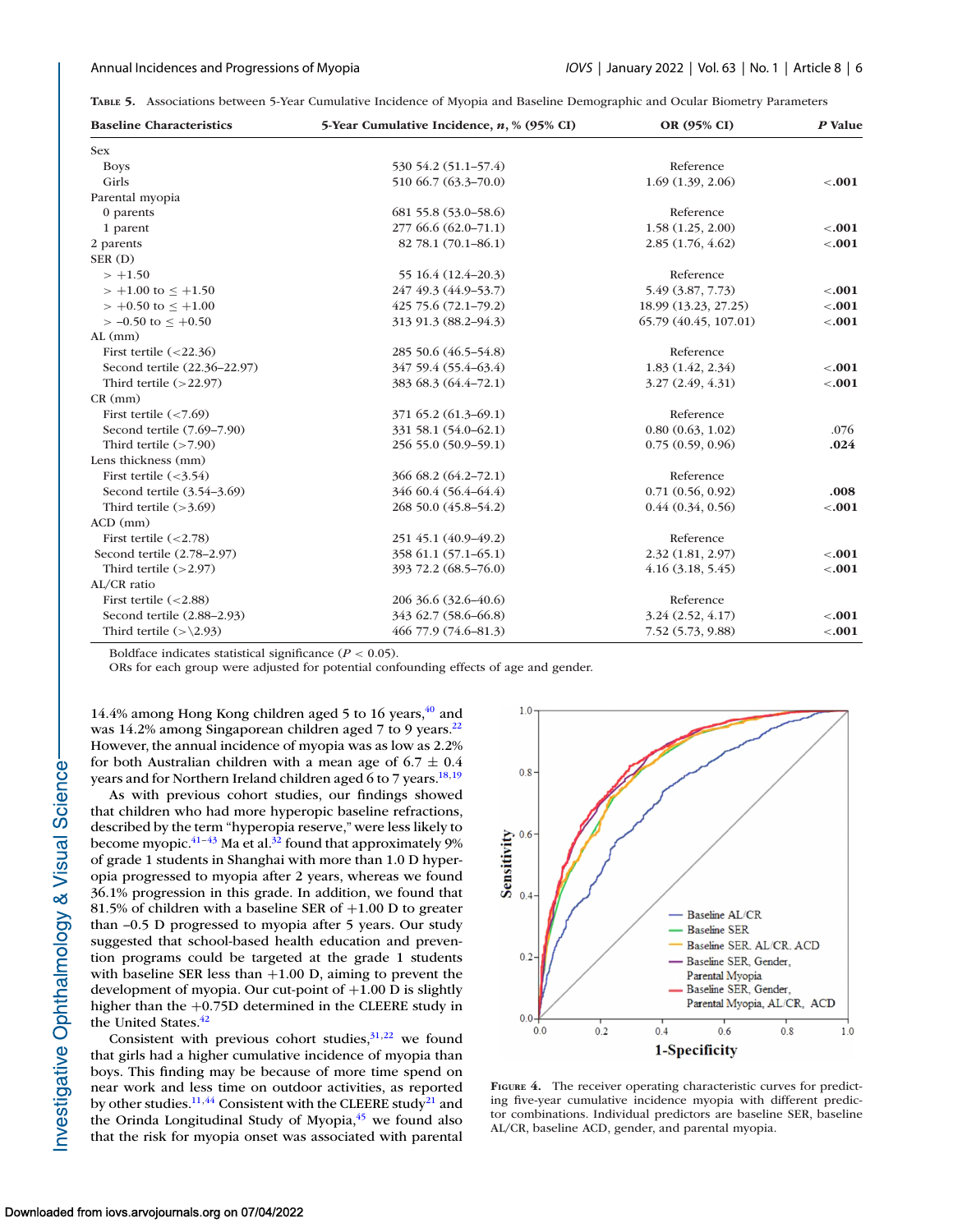<span id="page-6-0"></span>myopia. In SCORM, Saw et al.<sup>22</sup> found that children with greater ALs and vitreous chamber depths and thinner lenses had higher incidence rates of myopia. In Chinese children, Wang et al.<sup>16</sup> reported that an AL/CR ratio higher than the 75th percentile at baseline was the second strongest factor associated with incidence of myopia. However, some stud $ies^{46,47}$  reported a lower sensitivity for AL/CR ratio than Wang et al. Thus, these relationships may be inconsistent between different ethnic groups and populations. These findings are largely consistent with our study. Therefore, some premyopic biometry parameters are risk factors for myopia onset in children. As with previous cohort studies, our findings showed that baseline SER is the single best predictive factor for myopia onset.<sup>42</sup> Adding gender and parental myopia improve the prediction. The further addition of AL/CR and ACD make little difference.

The strengths of our study included the standardized measurement of refractive errors using cycloplegia, a large sample size, and a 5-year longitudinal cohort. However, there are limitations in present study. The main limitation is that, despite efforts to maintain high follow-up rates, there were 27.8% missing data by the fifth, final follow-up visit. Students in grade 6 had intensive mass education pressure due to the unified junior high schools entrance examination soon, leading to lower level of participation. In addition, it might be considered that the overall incidence rates of myopia may be biased because this was a school-based investigation rather than a population-based cohort, but as the attendance rates of grade 1 students were greater than  $99\%$ ,<sup>7</sup> the children in our study are a fair representation of the Anyang population.

## **CONCLUSIONS**

For children in Anyang city in Central China, we found an increasing incidence of myopia from 7.8% in grades 1 and 2 to 25.3% in grades 5 and 6. Mean SER decreased substantially from grade 1 to grade 6, with considerable annual myopic shifts for grades 3 and 4  $(-0.59 \text{ D})$ , grades 4 and 5 (−0.51 D), and grades 5 and 6 (−0.56 D). Yearly incidence of myopia and changes in SER were higher for girls than boys. We suggest implementing interventions to prevent myopia development throughout primary school, especially before grade 3. Hyperopic refraction of children should be monitored before primary school as hyperopia reserve to prevent the onset of myopia and high myopia, and thus reducing the potential for sight-threatening pathological changes later in life.

### *Acknowledgments*

Supported by the Beijing Science Foundation for Distinguished Yong Scholars (JQ20029), the Capital health research and development of special (2020-2-1081), Beijing Talents Found (2016000021223ZK28), and the National Natural Science Foundation of China (82071000), the primary scientific research foundation for the junior researcher in Beijing Tongren Hospital, Capital Medical University (2020-YJJ-ZZL-011).

Disclosure: **S.-M. Li**, None; **S. Wei**, None; **D.A. Atchison**, None; **M.-T. Kang**, None; **L. Liu**, None; **H. Li**, None; **S. Li**, None; **Z. Yang**, None; **Y. Wang**, None; **F. Zhang**, None; **N. Wang**, None

### *References*

- 1. Morgan IG, Ohno-Matsui K, Saw S-M. Myopia. *Lancet.* 2012;379:1739–1748.
- 2. Pan CW, Ramamurthy D, Saw SM. Worldwide prevalence and risk factors for myopia. *Ophthalmic Physiol Opt.* 2012;32:3–16.
- 3. Vongphanit J, Mitchell P, Wang JJ. Prevalence and progression of myopic retinopathy in an older population. *Ophthalmology.* 2002;109:704–711.
- 4. Wong TY, Ferreira A, Hughes R, et al. Epidemiology and disease burden of pathologic myopia and myopic choroidal neovascularization: an evidence-based systematic review. *Am J Ophthalmol.* 2014;157:9–25.e12.
- 5. Saw SM, Gazzard G, Shih-Yen EC, Chua WH. Myopia and associated pathological complications. *Ophthalmic Physiol Opt.* 2005;25:381–391.
- 6. Liang YB, Friedman DS, Wong TY, et al. Prevalence and causes of low vision and blindness in a rural Chinese adult population: the Handan Eye Study. *Ophthalmology.* 2008;115:1965–1972.
- 7. Li SM, Liu LR, Li SY, et al. Design, methodology and baseline data of a school-based cohort study in Central China: the Anyang Childhood Eye Study. *Ophthalmic Epidemiol.* 2013;20:348–359.
- 8. Wei S, Sun Y, Li S, et al. Refractive errors in university students in central China: the Anyang University Students Eye Study. *Invest Ophthalmol Vis Sci.* 2018;59:4691– 4700.
- 9. Jung SK, Lee JH, Kakizaki H, Jee D. Prevalence of myopia and its association with body stature and educational level in 19-year-old male conscripts in Seoul, South Korea. *Invest Ophthalmol Vis Sci.* 2012;53:5579–5583.
- 10. He M, Zeng J, Liu Y, et al. Refractive error and visual impairment in urban children in southern China. *Invest Ophthalmol Vis Sci.* 2004;45:793–799.
- 11. Guo L, Yang J, Mai J, et al. Prevalence and associated factors of myopia among primary and middle school-aged students: a school-based study in Guangzhou. *Eye (Lond).* 2016;30:796–804.
- 12. Li Z, Xu K, Wu S, et al. 15.Population-based survey of refractive error among school-aged children in rural northern China: the Heilongjiang eye study. *Clin Exp Ophthalmol.* 2014;42:379–384.
- 13. Pan CW, Zheng YF, Anuar AR, et al. Prevalence of refractive errors in a multiethnic Asian population: the Singapore epidemiology of eye disease study. *Invest Ophthalmol Vis Sci.* 2013;54:2590–2598.
- 14. Ip JM, Huynh SC, Robaei D, et al. Ethnic differences in refraction and ocular biometry in a population-based sample of 11-15-year-old Australian children. *Eye (Lond).* 2008;22:649–656.
- 15. Junghans BM, Crewther SG. Little evidence for an epidemic of myopia in Australian primary school children over the last 30 years. *BMC Ophthalmol.* 2005;5:1.
- 16. Wang SK, Guo Y, Liao C, et al. Incidence of and factors associated with myopia and high myopia in Chinese children, based on refraction without cycloplegia. *JAMA Ophthalmol.* 2018;136:1017–1024.
- 17. Morgan IG, Iribarren R, Fotouhi A, Grzybowski A. Cycloplegic refraction is the gold standard for epidemiological studies. *Acta Ophthalmologica.* 2015;93:581–585.
- 18. French AN, Morgan IG, Burlutsky G, et al. Prevalence and 5- to 6-year incidence and progression of myopia and hyperopia in Australian schoolchildren. *Ophthalmology.* 2013;120:1482–1491.
- 19. McCullough SJ, O'Donoghue L, Saunders KJ. Six year refractive change among white children and young adults: